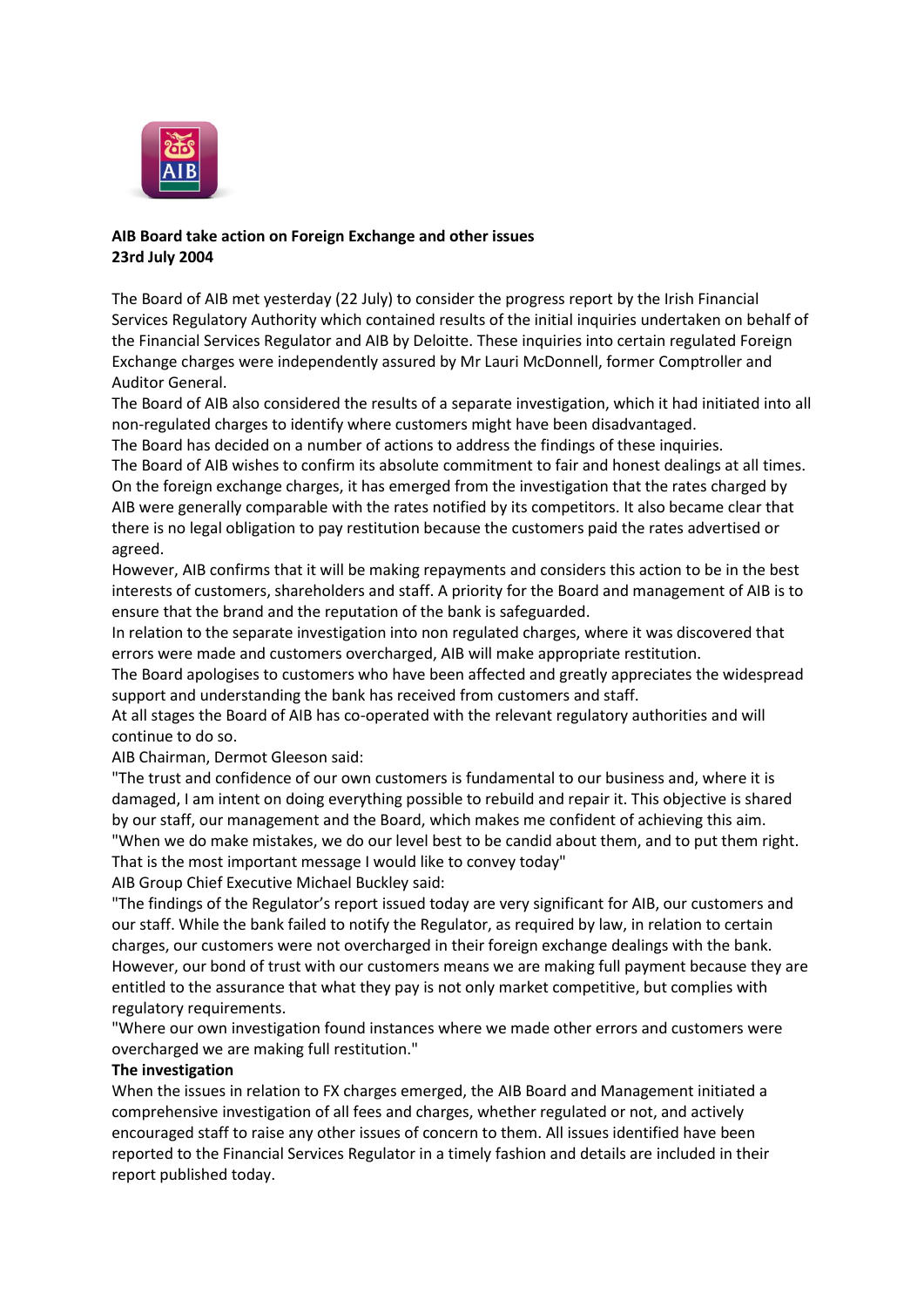### **The costs**

The progress report by the Financial Services Regulator has determined an amount to take account of the extent to which AIB charged in excess of the amount notified to the regulator for certain foreign exchange transactions from 1995 to 2004. This was €25.6m including interest. A number of other notification errors were identified which give rise to charges amounting to €0.5m, including interest. This brings to €26.1m the total to be refunded to customers in respect of notification errors. In relation to non-regulated charges, there is a sum of €8.1m in restitution, including interest, to be paid. In its trading update issued in June 2004, AIB referred to the €50 million it expected to provide in its annual accounts. The total amount to be paid, including all costs will be accommodated within that figure.

## **Payments to customers**

AIB is determined to identify those customers disadvantaged and make appropriate payments as swiftly as possible. Special software has been installed to create a process by which the foreign exchange charges can be automatically repaid from August onwards. AIB expects that this phase will identify 70% by value and 50% by number of the transactions affected.

The Board has put in place a further process designed to bring this number as close to 100% as possible. A team has been assembled to match customers and specific transactions. A special advertising campaign will then be launched to encourage customers who may have been disadvantaged to identify themselves. This will help the bank to make the appropriate repayments. Foreign Exchange customers who receive refunds will have made their transactions at about half the market rate of commission.

Restitution in relation to errors in non regulated charges will begin shortly.

## **Board actions**

In 2002, following the Allfirst fraud, the Board received recommendations on risk and governance matters from Mr John Heimann on the basis of consulting work carried out by Deloitte and First Manhattan Group. All of these recommendations were implemented. The actions now being taken build on these earlier steps.

# **Appointment of Independent External Adviser to the AIB Board.**

The Board has appointed Mr Eugene Ludwig, Managing Partner of The Promontory Group, to advise on the adequacy and appropriateness of all actions to be taken by AIB in relation to all relevant control, risk, compliance and governance issues arising from recent events.

Mr Ludwig led the investigation into the Allfirst fraud and has extensive experience in dealing with control, risk and compliance issues in financial institutions worldwide. He is ideally qualified to assist AIB in this task.

# **Chief Executive**

The Board reaffirmed its full support for Group Chief Executive, Mr Michael Buckley. Before appointing a successor to Mr Buckley who is due to retire in February 2006, the Board has decided to seek candidates external to AIB in addition to considering candidates among the existing management. This process will begin later this year in order to allow sufficient time to search for a suitable external candidate and to allow for an adequate hand over period.

#### **Whistleblowing**

The existing arrangements for staff who wish to raise ethical issues outside their immediate line management include the option to escalate an issue directly to senior management, to the Group Chief Executive and to the Chairman. They also provide confidential business ethics helplines staffed directly by AIB Group Compliance. The Board will put a further structure in place which will give staff direct access to a confidential external helpline based in the United Kingdom. It will also be emphasised to staff if, for any reason, they do not wish to use any of these channels they should contact the regulator.

#### **Customer complaints**

The Group Chief Executive will take responsibility for a Group-wide programme to strengthen AIB's customer complaints handling. As well as seeking to achieve the best possible standards in relation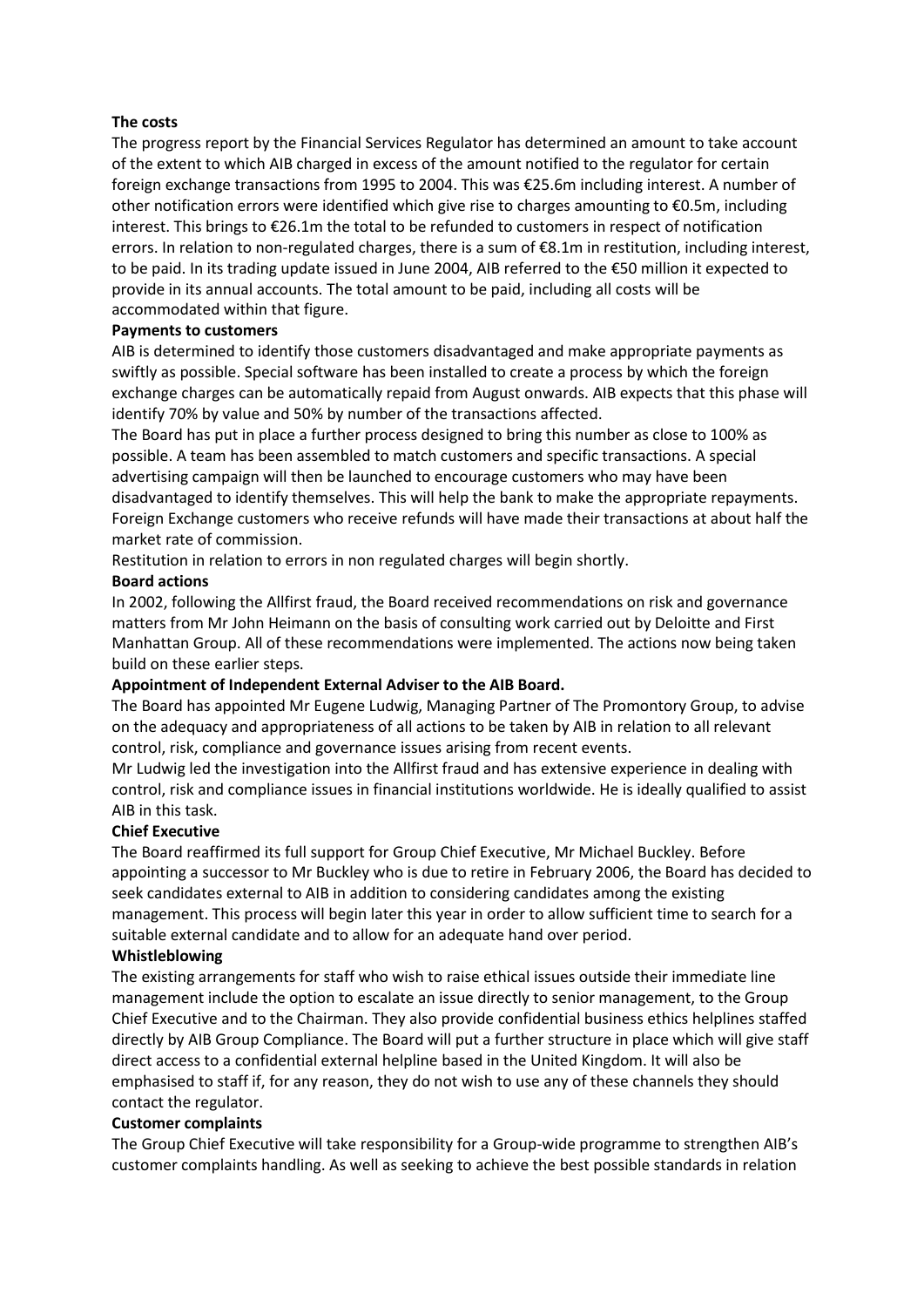to the speed and quality of the responses customers receive to complaints, the aim will be to turn the learning from the key issues which arise into new product and service enhancements.

A report will be made to the Board on a six monthly basis and a new section on customer complaints will be included in the AIB annual report.

## **Annual fees and charges audit**

AIB will commission an annual independent audit of fees and charges for a sample of customers and will report the results to the Regulator.

## **Automation of manual processes**

The issues brought to light by the investigations show that in most cases the errors arose from overreliance on manual systems to apply product benefits and discounts. AIB is undertaking a major technology investment which is focussed on enabling the automation of a wide range of processes that are now manually driven. The aim is to have this new technology in place in all our branches in the UK and Ireland by mid 2006. It will facilitate better control of our business and improve accuracy, dependability and speed of response to customer requests.

## **AIB culture**

AIB commissioned an independent analysis of its culture from Dr Peter Scott-Morgan of the Concours Group. This was an enlarged version of some pilot research which he carried out in 2003. The overall conclusions from his research are that AIB's culture is strong, not fundamentally flawed. There are, however, some legacy issues which require action in order to better align the culture of the bank to its current business strategy.

The Board recognised that the strategic change programme launched across the company by the Group Chief Executive in January, 2003 (a Group-wide initiative to deliver superior customer value and service) had already begun to address the issues identified by Dr Scott-Morgan, but has given priority to certain recommendations. These include incorporating measures into annual performance reviews and into performance-related pay schemes to ensure business growth is achieved in a well-controlled and compliant manner. A process will also be put in place for confronting failure to escalate relevant issues.

The Board has also recently approved and implemented a detailed code of leadership behaviour for senior executives.

In a preliminary assessment to the Board, Mr Eugene Ludwig said of these recent events:-

"AIB is fundamentally a sound banking organisation. AIB currently is a much stronger institution from the one Promontory first encountered just over two years ago in dealing with the Rusnak affair. This incident served as a catalyst that was wisely used by AIB's Board and management to undergo a comprehensive effort to improve its risk management, control, compliance and audit functions. Much progress has been made in that effort."

# **Commitment of AIB Board to compliance**

The AIB Board reaffirms its full commitment to compliance with all regulations and regrets the lapses which have taken place.

While not underestimating the gravity of the failure to notify charges properly, the Board wishes to emphasise:

- The price actually paid by customers for foreign exchange services was competitive with other providers. On receipt of the refunds from AIB, the affected foreign exchange customers will have carried out their transactions at a price well below the market rate.
- Had AIB complied with the legal requirements in relation to foreign exchange charges and notified the charges it was actually levying, the bank would have been notifying rates comparable to its competitors.
- Inquiries continue in order to identify how the bank failed to notify correctly certain foreign exchange charges; why this was not corrected for over eight years; and who was responsible for this lapse. No conclusions in respect of these matters can be drawn until these inquiries are completed. Any further findings will be the subject of a later announcement by the Financial Services Regulator and AIB.